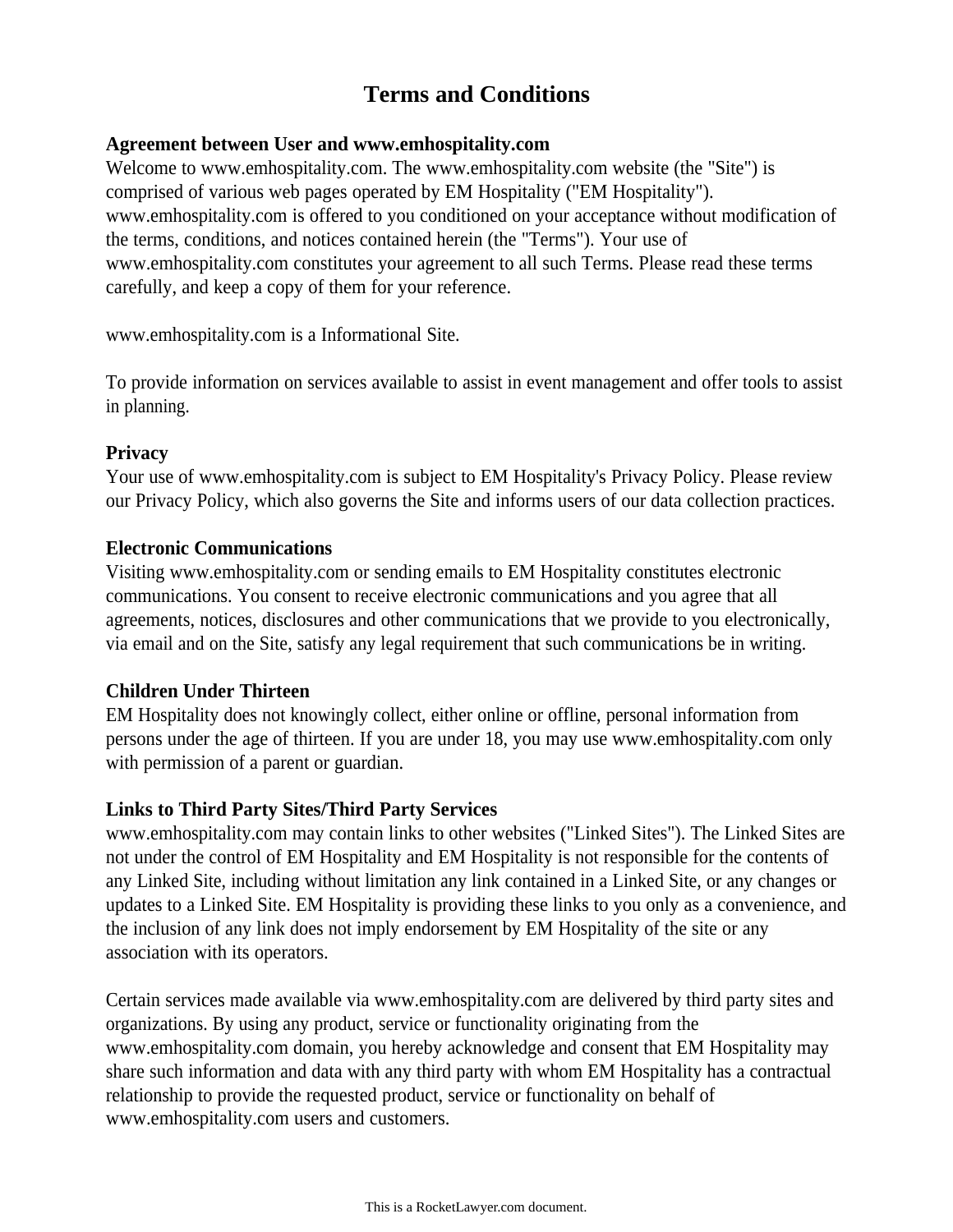# **No Unlawful or Prohibited Use/Intellectual Property**

You are granted a non-exclusive, non-transferable, revocable license to access and use www.emhospitality.com strictly in accordance with these terms of use. As a condition of your use of the Site, you warrant to EM Hospitality that you will not use the Site for any purpose that is unlawful or prohibited by these Terms. You may not use the Site in any manner which could damage, disable, overburden, or impair the Site or interfere with any other party's use and enjoyment of the Site. You may not obtain or attempt to obtain any materials or information through any means not intentionally made available or provided for through the Site.

All content included as part of the Service, such as text, graphics, logos, images, as well as the compilation thereof, and any software used on the Site, is the property of EM Hospitality or its suppliers and protected by copyright and other laws that protect intellectual property and proprietary rights. You agree to observe and abide by all copyright and other proprietary notices, legends or other restrictions contained in any such content and will not make any changes thereto.

You will not modify, publish, transmit, reverse engineer, participate in the transfer or sale, create derivative works, or in any way exploit any of the content, in whole or in part, found on the Site. EM Hospitality content is not for resale. Your use of the Site does not entitle you to make any unauthorized use of any protected content, and in particular you will not delete or alter any proprietary rights or attribution notices in any content. You will use protected content solely for your personal use, and will make no other use of the content without the express written permission of EM Hospitality and the copyright owner. You agree that you do not acquire any ownership rights in any protected content. We do not grant you any licenses, express or implied, to the intellectual property of EM Hospitality or our licensors except as expressly authorized by these Terms.

# **Third Party Accounts**

You will be able to connect your EM Hospitality account to third party accounts. By connecting your EM Hospitality account to your third party account, you acknowledge and agree that you are consenting to the continuous release of information about you to others (in accordance with your privacy settings on those third party sites). If you do not want information about you to be shared in this manner, do not use this feature.

# **International Users**

The Service is controlled, operated and administered by EM Hospitality from our offices within the USA. If you access the Service from a location outside the USA, you are responsible for compliance with all local laws. You agree that you will not use the EM Hospitality Content accessed through www.emhospitality.com in any country or in any manner prohibited by any applicable laws, restrictions or regulations.

# **Indemnification**

You agree to indemnify, defend and hold harmless EM Hospitality, its officers, directors, employees, agents and third parties, for any losses, costs, liabilities and expenses (including reasonable attorney's fees) relating to or arising out of your use of or inability to use the Site or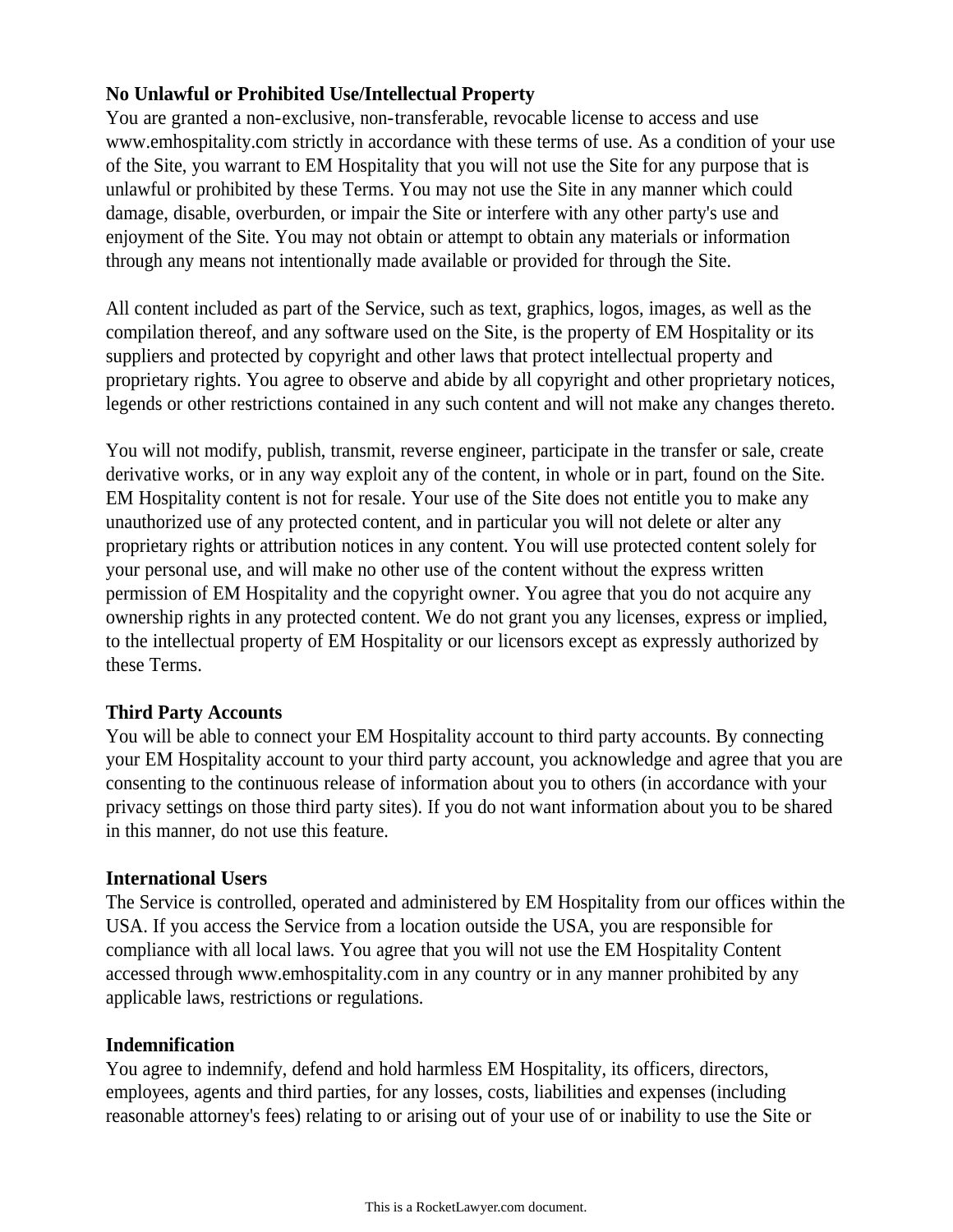services, any user postings made by you, your violation of any terms of this Agreement or your violation of any rights of a third party, or your violation of any applicable laws, rules or regulations. EM Hospitality reserves the right, at its own cost, to assume the exclusive defense and control of any matter otherwise subject to indemnification by you, in which event you will fully cooperate with EM Hospitality in asserting any available defenses.

#### **Arbitration**

In the event the parties are not able to resolve any dispute between them arising out of or concerning these Terms and Conditions, or any provisions hereof, whether in contract, tort, or otherwise at law or in equity for damages or any other relief, then such dispute shall be resolved only by final and binding arbitration pursuant to the Federal Arbitration Act, conducted by a single neutral arbitrator and administered by the American Arbitration Association, or a similar arbitration service selected by the parties, in a location mutually agreed upon by the parties. The arbitrator's award shall be final, and judgment may be entered upon it in any court having jurisdiction. In the event that any legal or equitable action, proceeding or arbitration arises out of or concerns these Terms and Conditions, the prevailing party shall be entitled to recover its costs and reasonable attorney's fees. The parties agree to arbitrate all disputes and claims in regards to these Terms and Conditions or any disputes arising as a result of these Terms and Conditions, whether directly or indirectly, including Tort claims that are a result of these Terms and Conditions. The parties agree that the Federal Arbitration Act governs the interpretation and enforcement of this provision. The entire dispute, including the scope and enforceability of this arbitration provision shall be determined by the Arbitrator. This arbitration provision shall survive the termination of these Terms and Conditions.

#### **Class Action Waiver**

Any arbitration under these Terms and Conditions will take place on an individual basis; class arbitrations and class/representative/collective actions are not permitted. THE PARTIES AGREE THAT A PARTY MAY BRING CLAIMS AGAINST THE OTHER ONLY IN EACH'S INDIVIDUAL CAPACITY, AND NOT AS A PLAINTIFF OR CLASS MEMBER IN ANY PUTATIVE CLASS, COLLECTIVE AND/ OR REPRESENTATIVE PROCEEDING, SUCH AS IN THE FORM OF A PRIVATE ATTORNEY GENERAL ACTION AGAINST THE OTHER. Further, unless both you and EM Hospitality agree otherwise, the arbitrator may not consolidate more than one person's claims, and may not otherwise preside over any form of a representative or class proceeding.

# **Liability Disclaimer**

THE INFORMATION, SOFTWARE, PRODUCTS, AND SERVICES INCLUDED IN OR AVAILABLE THROUGH THE SITE MAY INCLUDE INACCURACIES OR TYPOGRAPHICAL ERRORS. CHANGES ARE PERIODICALLY ADDED TO THE INFORMATION HEREIN. EM HOSPITALITY AND/OR ITS SUPPLIERS MAY MAKE IMPROVEMENTS AND/OR CHANGES IN THE SITE AT ANY TIME.

EM HOSPITALITY AND/OR ITS SUPPLIERS MAKE NO REPRESENTATIONS ABOUT THE SUITABILITY, RELIABILITY, AVAILABILITY, TIMELINESS, AND ACCURACY OF THE INFORMATION, SOFTWARE, PRODUCTS, SERVICES AND RELATED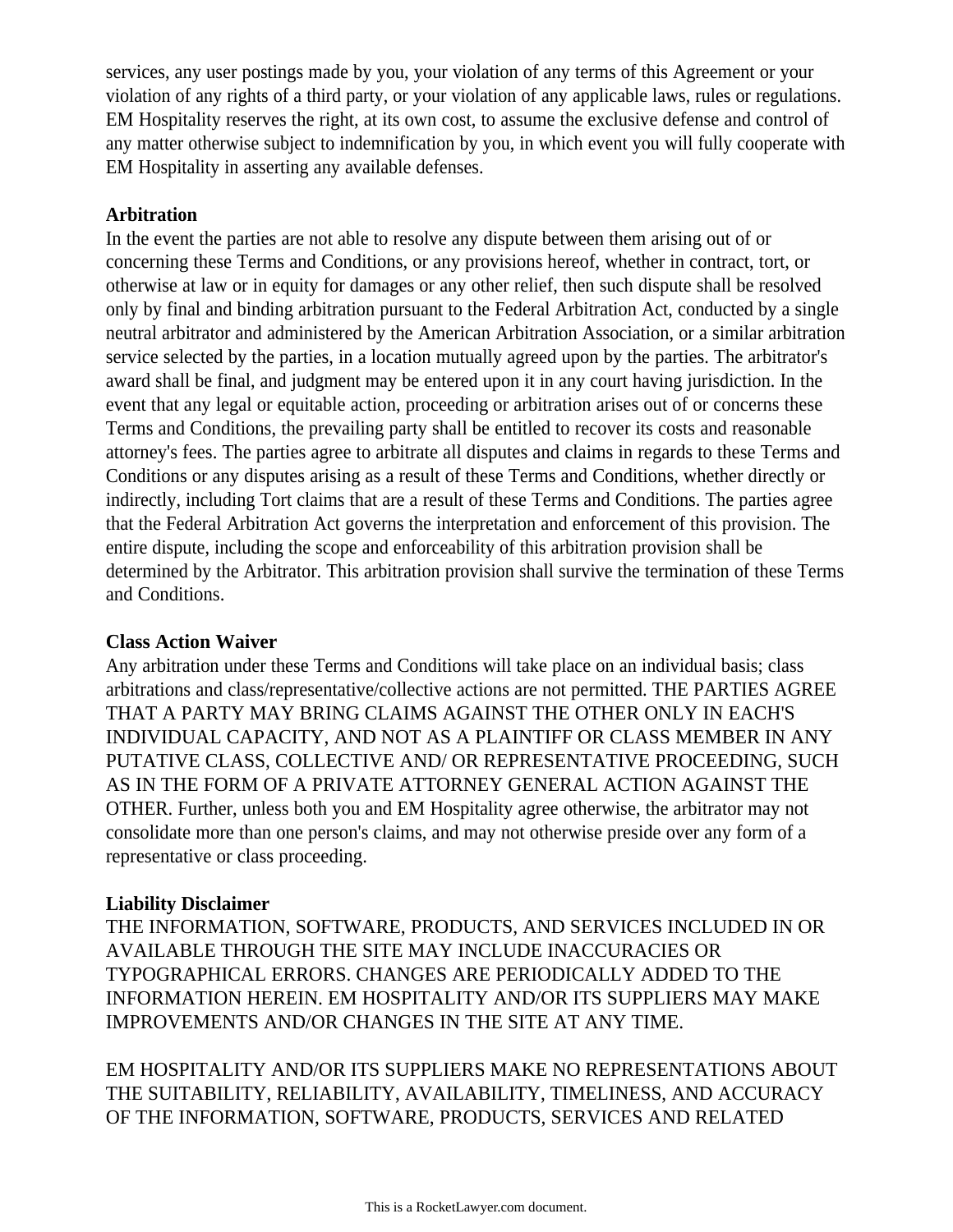GRAPHICS CONTAINED ON THE SITE FOR ANY PURPOSE. TO THE MAXIMUM EXTENT PERMITTED BY APPLICABLE LAW, ALL SUCH INFORMATION, SOFTWARE, PRODUCTS, SERVICES AND RELATED GRAPHICS ARE PROVIDED "AS IS" WITHOUT WARRANTY OR CONDITION OF ANY KIND. EM HOSPITALITY AND/OR ITS SUPPLIERS HEREBY DISCLAIM ALL WARRANTIES AND CONDITIONS WITH REGARD TO THIS INFORMATION, SOFTWARE, PRODUCTS, SERVICES AND RELATED GRAPHICS, INCLUDING ALL IMPLIED WARRANTIES OR CONDITIONS OF MERCHANTABILITY, FITNESS FOR A PARTICULAR PURPOSE, TITLE AND NON-INFRINGEMENT.

TO THE MAXIMUM EXTENT PERMITTED BY APPLICABLE LAW, IN NO EVENT SHALL EM HOSPITALITY AND/OR ITS SUPPLIERS BE LIABLE FOR ANY DIRECT, INDIRECT, PUNITIVE, INCIDENTAL, SPECIAL, CONSEQUENTIAL DAMAGES OR ANY DAMAGES WHATSOEVER INCLUDING, WITHOUT LIMITATION, DAMAGES FOR LOSS OF USE, DATA OR PROFITS, ARISING OUT OF OR IN ANY WAY CONNECTED WITH THE USE OR PERFORMANCE OF THE SITE, WITH THE DELAY OR INABILITY TO USE THE SITE OR RELATED SERVICES, THE PROVISION OF OR FAILURE TO PROVIDE SERVICES, OR FOR ANY INFORMATION, SOFTWARE, PRODUCTS, SERVICES AND RELATED GRAPHICS OBTAINED THROUGH THE SITE, OR OTHERWISE ARISING OUT OF THE USE OF THE SITE, WHETHER BASED ON CONTRACT, TORT, NEGLIGENCE, STRICT LIABILITY OR OTHERWISE, EVEN IF EM HOSPITALITY OR ANY OF ITS SUPPLIERS HAS BEEN ADVISED OF THE POSSIBILITY OF DAMAGES. BECAUSE SOME STATES/JURISDICTIONS DO NOT ALLOW THE EXCLUSION OR LIMITATION OF LIABILITY FOR CONSEQUENTIAL OR INCIDENTAL DAMAGES, THE ABOVE LIMITATION MAY NOT APPLY TO YOU. IF YOU ARE DISSATISFIED WITH ANY PORTION OF THE SITE, OR WITH ANY OF THESE TERMS OF USE, YOUR SOLE AND EXCLUSIVE REMEDY IS TO DISCONTINUE USING THE SITE.

#### **Termination/Access Restriction**

EM Hospitality reserves the right, in its sole discretion, to terminate your access to the Site and the related services or any portion thereof at any time, without notice. To the maximum extent permitted by law, this agreement is governed by the laws of the State of California and you hereby consent to the exclusive jurisdiction and venue of courts in California in all disputes arising out of or relating to the use of the Site. Use of the Site is unauthorized in any jurisdiction that does not give effect to all provisions of these Terms, including, without limitation, this section.

You agree that no joint venture, partnership, employment, or agency relationship exists between you and EM Hospitality as a result of this agreement or use of the Site. EM Hospitality's performance of this agreement is subject to existing laws and legal process, and nothing contained in this agreement is in derogation of EM Hospitality's right to comply with governmental, court and law enforcement requests or requirements relating to your use of the Site or information provided to or gathered by EM Hospitality with respect to such use. If any part of this agreement is determined to be invalid or unenforceable pursuant to applicable law including, but not limited to, the warranty disclaimers and liability limitations set forth above, then the invalid or unenforceable